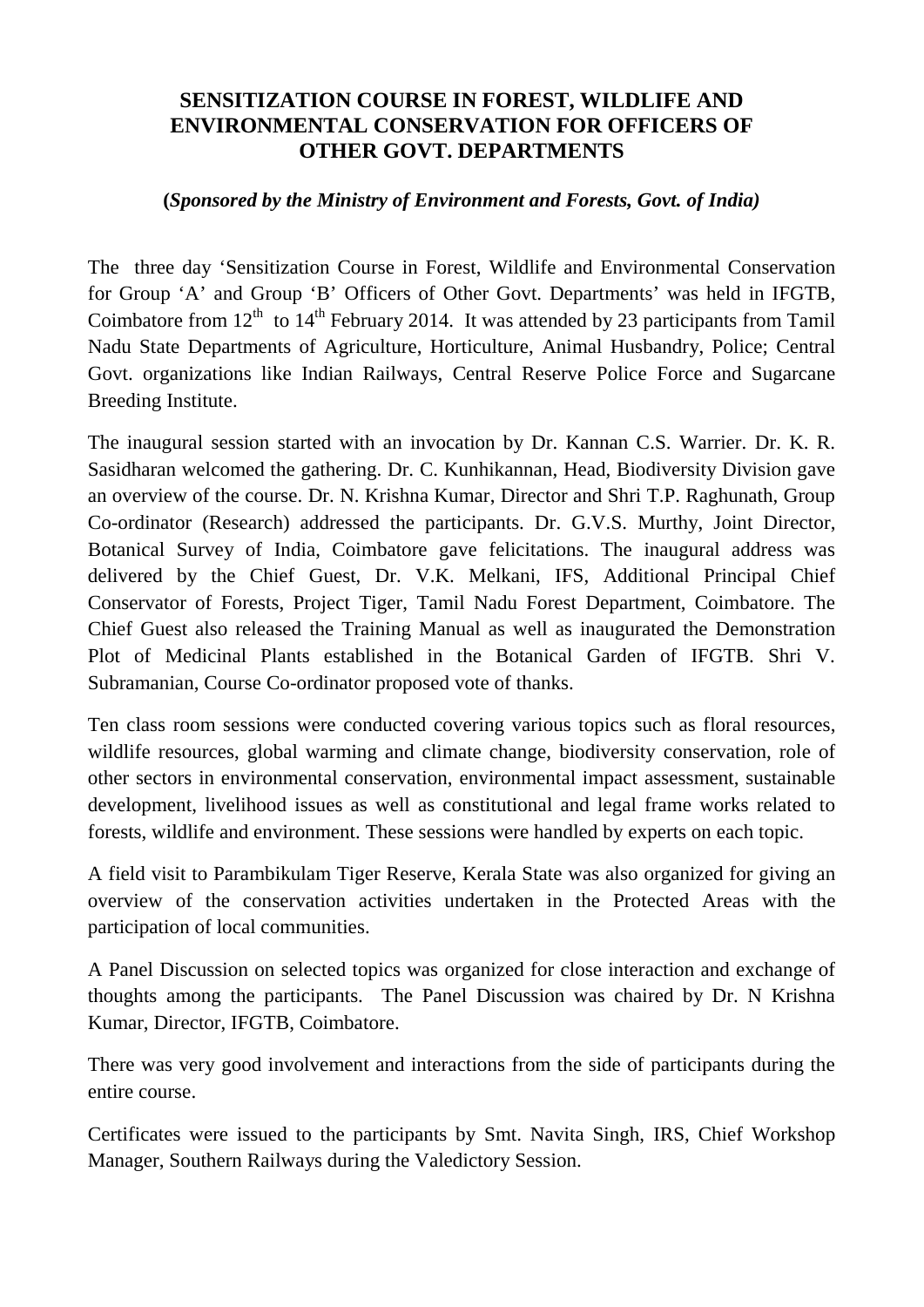

Inauguration by Lighting the lamp Releasing of Training Manual



Inauguration of Medicinal plants Demonstration plot at IFGTB, Botanical Garden



Group photos in IFGTB and during field trip